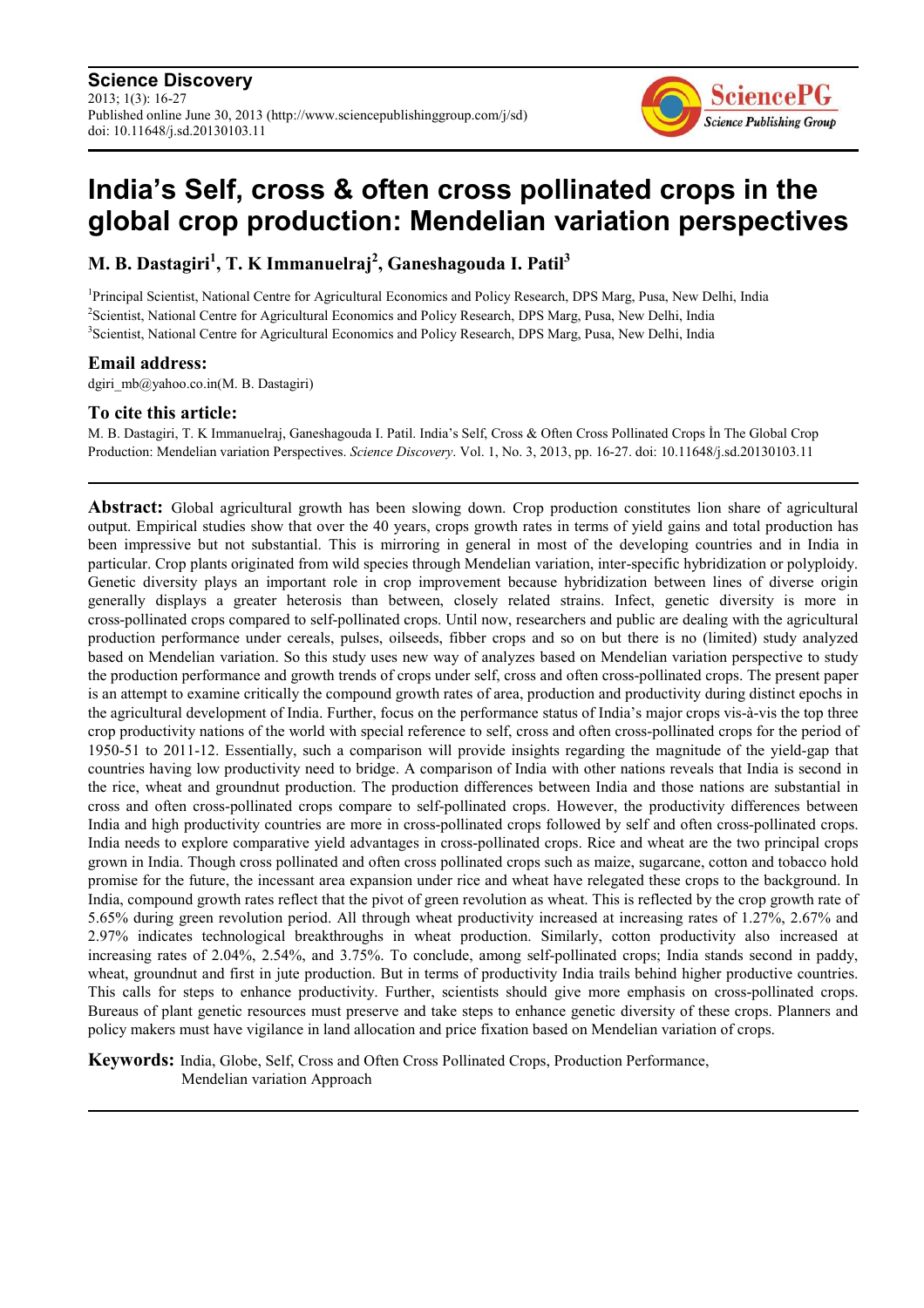# **1. Introduction**

World agricultural growth has been slowing down (OECD-FAO, 2013). The growth rate fell from 3% in the 1960's to 2.3% in 1970's and 2% in 1980's (WRI etal, 1996). Crop production which is by far the biggest component of agricultural output, has risen at an average annual rate of 2.6 per cent during the last 25 years compared to less than half a per cent per annum during the first half of the  $20<sup>th</sup>$  century. The average annual growth rate between 1880 and 1960 has been estimated and found that not more than 1.5 per cent in the U.S.A, 1.9 per cent in Japan, 1 percent in U.K. and 3 percent in Thailand, Mexico, and Malaysia (IFPRI, 1995). China, which is in size and diversity of natural conditions is close to India than any other country; the rate of growth in China in the last two decades may not have been higher than in India.

World Watch Institute (2004) reports that Increases in food production, per hectare of land, have not kept pace with increases in population, and the planet has virtually no more arable land or fresh water to spare. Throughout the history, yearly crop productivity gains have mostly been small about 2 to 15 kg per ha per annum. Gains of this order are too small to be of much benefit by themselves. But over the 40 years, the growth of agricultural growth in terms of yield gains and total production has been impressive and the yield gains achieved hold promise for making future gains (Dastagiri, 1998 and FAO, 2011). Since the early 1980's world population growth continued unaborted due to which there was a gradual reduction in the availability of agricultural land per capita from 0.93 ha in the 1970's which is projected to be 0.5 ha by 2000 (IFFRI, 1995). For countries that already have scarce land resources and high population, per capita agricultural land availability is estimated to be much lower 0.3 ha in the 1970's and 0.17 ha in the year 2000. In china, per capita land availability is projected to be as little as 0.1ha and while it would be 0.11 ha in India by 2000. Increasing scarcity of land and water resources, environmental degradation, and loss of biodiversity had begun to limit the expansion of food production in both developed and developing countries (Dastagiri *etal* 2013). Dastagiri and Immanuelraj (2012) found that shifting Indian farming from a rural lifestyle to an agribusiness sector and linking farmers to super markets is a key driver for industrialization.

The major interest of research workers so far was to assess whether crop production in India tended to increase or remained constant. In addition to the trends in crop production as whole, trends in land productivity i.e. yields per acre were studied. Researchers conclude that the productivity of crops is, though impressive, not substantial. In order to achieve higher productivity; crop scientists are developing input intensive, genetically improved and environmentally adaptive varieties. Crop plants originated from wild species through Mendelian variation,

interspecific hybridization or polyploidy. In all these modes of evolution, natural and, perhaps, artificial selection played an important role. Plant breeding has been crucial in increasing agricultural production. Some well-known achievements are development of semi-dwarf wheat and rice varieties, mobilization of Indian canes, and production of hybrid and composites in maize, jowar and bajra (Singh, 1993). Genetic diversity plays an important role in plant breeding because hybridization between lines of diverse origin generally displays a greater heterosis than between, closely related strains. (V.V Singh, 2012) Infect, genetic diversity is more in cross-pollinated crops compared to self-pollinated crops. (ACIAR, 2010) The magnitude of heterosis increases with the genetic divergence in morphological traits and geographical origin of the parents. Heterosis is common in almost all the self-pollinated crops. But hybrid varieties are not used in most of them due to a greater difficulty in obtaining large quantities of the hybrid seed.

Infect, yields are depending on three major factors such as genetics, inputs and environment. All these are complimentary or supplementary in nature. Empirical studies show that the genetic variability is major source for developing HYV's because the other two; inputs and environment factors depend upon genetic responsiveness of crop. In general, genetic variation exists in cross-pollinated crops. On the basis of this plant breeders are improving crop productivity through crossing program. Until now, researchers and public are studying the crop production performance under cereals, pulses, oilseeds; fiber crops and so on but the studies based on variation were rare. So there is a need to study the trends of crops under self, cross and often cross-pollinated crops. The present paper is an attempt to assess the production status of India's major crops with the top three crop producing countries of the world with special reference to self, cross and often-cross pollinated crops and also to find out the variation in production among these crops besides identifying the future promising crops. It also reflects the future potential achievable in low productive countries on par with the other higher producing countries.

- The specific objectives of the paper are
- 1. To estimate growth rates and trends of area, production and yield of self, cross and often cross pollinated crops during different periods in India and abroad.
- 2. To study and compare the performance of self, cross and often cross pollinated crops during different periods in India and abroad.
- 3. To find out future promising potential yielding crops to meet growing needs of population
- 4. To suggest suitable policies and strategies for resource allocation and development of self, cross and often cross pollinated crops in India and abroad.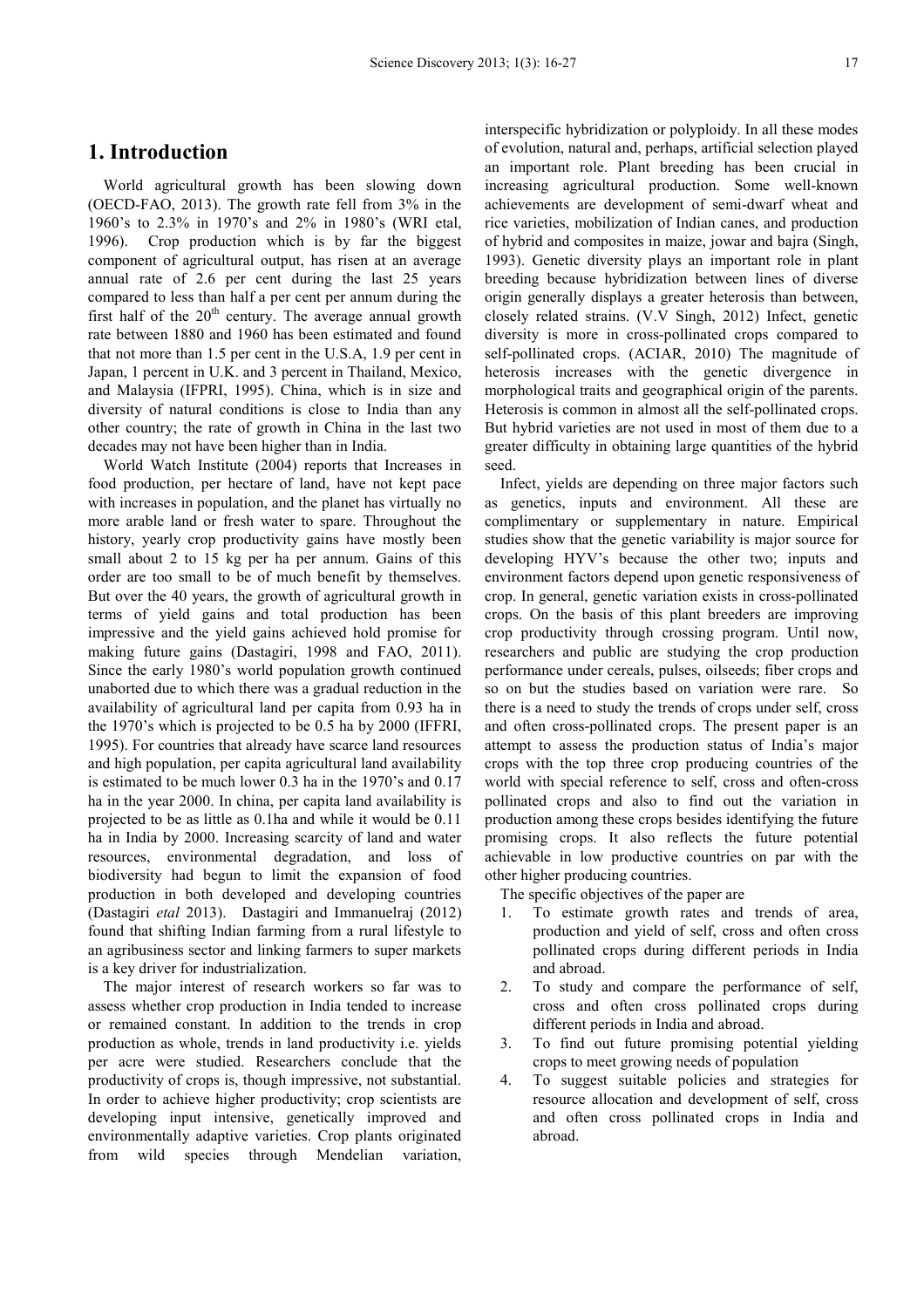# **2. Data and Methodology**

The study is based on new methodology of Mendelian variation approach. It is basically diagnostic study of Mendal variation in crops. Selected crops are classified based on Mendelian variation. The study uses time series data on selected crops like, self-pollinated (paddy, wheat, Groundnut and jute), cross pollinated (Maize and sugarcane) and often cross (cotton and tobacco) pollinated crops at India and Worlds level from the period of 1950-51 to 2011-12. Means, averages, ranks and compound growth were estimated. Graphical trend analysis also performed. The area, production and yield trends of these crops are estimated for three different periods viz; pre-green revolution, green revolution and post green revolution periods. The source referred for these above mentioned crops were Agricultural statistical at a glance-2012 (Department of Agriculture and co-operation, Ministry of Agriculture, Government of India) and FAO Stat (Food and Agriculture Organization) for India and world level respectively.

For analyzing the performance of self, cross and often cross pollinated crops during pre-green revolution (1950-51 to 1964-65), green revolution (1967-68 to 1980-81) and post-green revolution (1980-81 to 2010-11) and over all periods, the growth rate was employed in order to find out the differences/ changes over these periods. In the same way, in order to see the cropping pattern in India and also to arrive the selected self, cross and often pollinated crops scenario on production and yield differences of India in comparison with world and major producing countries, percentage share in contribution to the total world production and its rank etc. were analyzed using descriptive statistics like triennium average, percentages and summation etc. Finally, it suggests policies and strategies for scientists, planners and policy makers to adopt Mendelian variation in crop planning and improvement

## *2.1. Growth Rate Formulae*

The compound growth rate (r) was calculated by fitting exponential function to the variables of interest viz., Area and Production for the period 1950-51 to 2010-11.

$$
Y_t = Y_0 (1+r)^t \tag{1}
$$

Assuming multiplicative error term in the equation1, model may be linearized by logarithmic transformation

$$
\ln Y_t = A + Bt + \varepsilon \tag{2}
$$

Where,  $A$  (= lnA0) and  $B$  (= ln (1+r)) are the parameters to be estimated by ordinary least square regression,  $t = time$ trend in year,  $r = exp(B) -1$ 

# **3. Results and Discussion**

Based on data available uniformly for all the countries the major principal crops are categorized in to three groups namely; self cross, often cross-pollinated crops shown in table1. Self-pollinated crops include; paddy, wheat, groundnut and jute. Cross-pollinated crops include; maize and sugarcane, whereas often cross-pollinated crops include commercial crops like cotton and tobacco.

*Table 1. Crops distribution under self, cross and often cross-pollinated crops.* 

| SI.<br>N <sub>0</sub> | crops     | crops     | Self-pollinated Cross pollinated Often cross pollinated<br>crops |
|-----------------------|-----------|-----------|------------------------------------------------------------------|
| 1                     | Paddy     | Maize     | Cotton                                                           |
| $\overline{2}$        | Wheat     | Sugarcane | Tobacco                                                          |
| 3                     | Groundnut |           |                                                                  |
| 4                     | Jute      |           |                                                                  |

Source: Plant Breeding, B.D.Singh 50-55.

|                              | Area (million ha) |         |         | Percentage share to gross cropped area |
|------------------------------|-------------------|---------|---------|----------------------------------------|
| Crop                         | 2008-09           | 2009-10 | 2008-09 | 2009-10                                |
| <b>Self-pollinated crop</b>  |                   |         |         |                                        |
| Paddy                        | 45.54             | 41.92   | 23.14   | 22.01                                  |
| Wheat                        | 27.75             | 28.46   | 14.34   | 14.87                                  |
| Groundnut                    | 6.16              | 5.48    | 3.19    | 2.14                                   |
| Jute                         | 0.85              | 0.86    | 0.40    | 0.43                                   |
| <b>Cross pollinated crop</b> |                   |         |         |                                        |
| Maize                        | 8.17              | 8.26    | 4.16    | 4.29                                   |
| Sugarcane                    | 4.42              | 4.17    | 2.50    | 2.59                                   |
| Often cross pollinated crops |                   |         |         |                                        |
| Cotton                       | 9.41              | 10.13   | 4.81    | 5.22                                   |
| Tobacco                      | 0.39              | 0.44    | 0.23    | 0.19                                   |

*Table 2. Cropping pattern for all India (2009-10 and 2010-11)*

Source: Agricultural statistics at a glance, 2012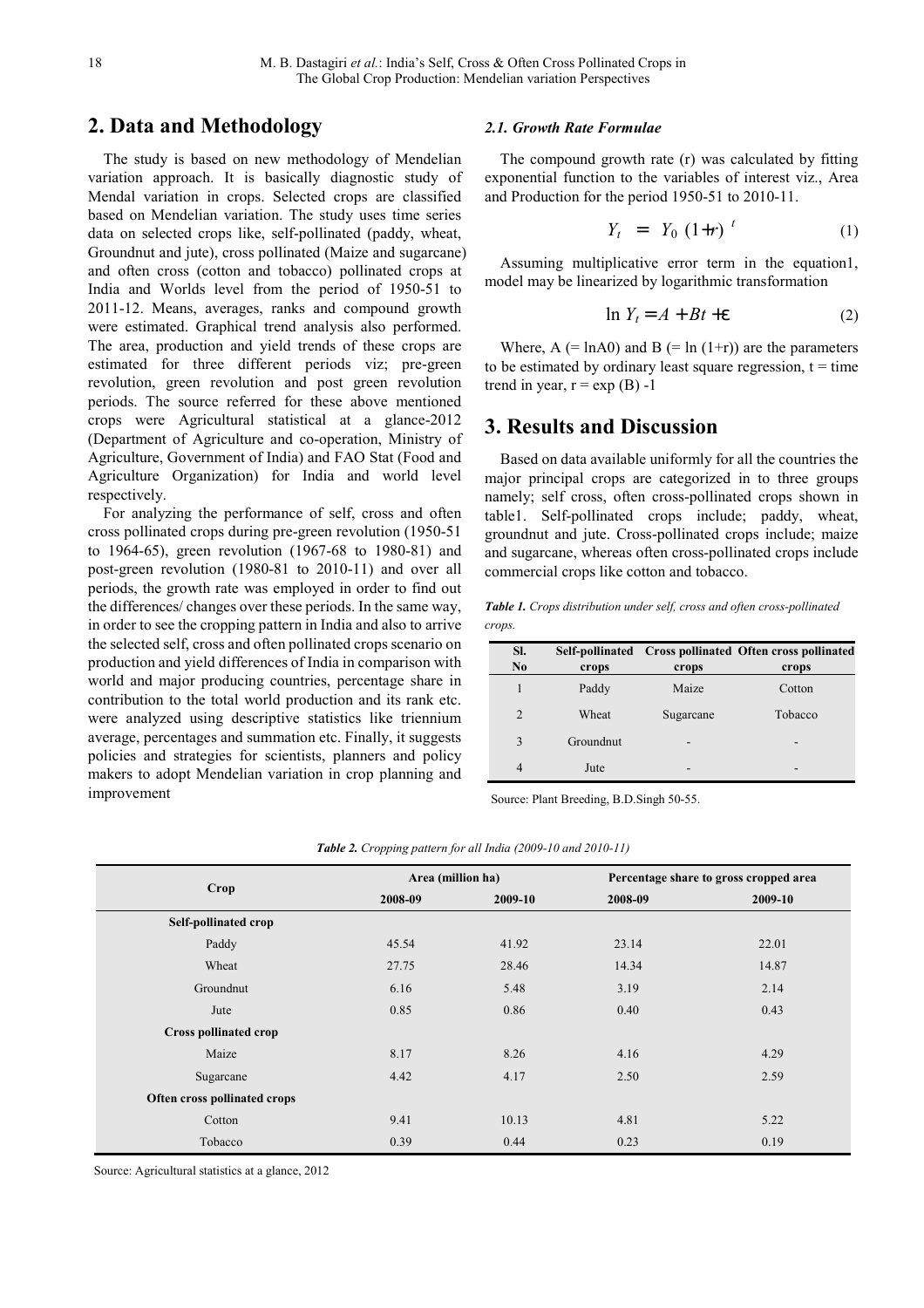#### *3.1. India's Crop Production Performance*

India is one of the major crops producing country in the world. It has reputation in many spheres. Though it has tremendous potential in terms of productivity of crops, it is still unable to explore the expected targeted yields, due to biological and technological constraints. Cropping pattern adopted during 2008-10 is shown in table2. In self-pollinated crops, the area under gross cropped area in paddy cultivation was highest (22.01%) followed by wheat (14.87%), groundnut (2.14%) and jute (0.43%). In case of cross-pollinated crops, the maize and sugarcane occupied 4.29 % and 2.59% gross cropped area. However, often cross-pollinated crops such as cotton occupied 5.22% and tobacco occupied only 0.19% of gross cropped area. The table clearly indicates that rice and wheat are the two principal crops grown under major arable land of India. Though cross, often cross-pollinated crops such as Sugarcane, cotton, and tobacco hold promise for the future, the incessant area expansion under rice and wheat have relegated these crops to the background.

## *3.2. All India Compound Growth Rates of Area, Production and Productivity of Principal Crops*

India's crop production period from 1950-51 to 2010-11 divided into three technological breaks through periods. The all India compound growth rates of area, production and productivity of these periods were shown in table3. These growth rates critically examined during these distinct epochs of crop production development of India. The three technological breakthrough periods as follows.

- i 1950-51 to 1964-65 -- Pre green revolution period
- ii 1967-68 to 1980-81 -- Green revolution period
- iii  $1980-81$  to  $2010-11$  Post green revolution period

## *3.2.1. Self-Pollinated Crops*

#### *3.2.1.1. Paddy*

The area, production and productivity under paddy cultivation increased at a rate of 0.61%, 2.52% and 1.90% per annum respectively during 1950-51 to 2010-11. The growth in area under paddy was 1.45%, 0.75%, 0.30% during three periods indicating the diminishing allocation of land. Among the different periods the production growth rates were 4.35%, 2.18% and 2.40% respectively. During post green revolution period growth rate of 2.04% may be due to fertilizer and irrigation responsive HYV's. However, productivity growth rates among different periods were 2.86%, 1.42% and 1.73% respectively.

#### *3.2.1.2. Wheat*

The annual compound growth rate of wheat was 1.77% in area, 4.62% in production and 2.80% of productivity during 1950-51 to 2010-11. But the area allocation under different periods was 2.70%, 2.94%, 1.80%. The production growth rates under different periods were 4.27%, 5.48%, 2.60%. The remarkable growth rate of 5.48% during green revolution period symbolizing green revolution occurred in wheat crop. The per hectare yield compound growth rates among different periods were 1.53%, 2.45%, 1.78% shows that in all these periods the wheat productivity has been increasing.

#### *3.2.1.3. Groundnut*

Groundnut area, production and productivity are increasing at annual compound growth rates of 0.20%, 1.11%, and 0.91% during 1950-51 to 2010-11. Among different periods the production growth rates were 4.36%, 0.64%, 0.92%. The area under allocation of groundnut cultivation showing dwindling picture as their growth rates indicates 3.84%, -0.30%, and 0.92% during different periods. Interestingly, during green revolution period the area under this crop decreased –0.30% and later period also increased marginally of 0.92% indicates neglecting this important oilseed crop during these periods. However, for the same periods per hectare yields are increasing at increasing rate (0.50%, 0.95%, and 1.19%).

## *3.2.1.4. Jute*

The area, production and productivity are increasing under jute cultivation at annual compound growth rates of 0.03%, 1.52%, and 1.49% respectively during 1950-51 to 2010-11. During different periods the area increased at the rate of 4.84%, 1.53%, -0.71% indicates drastic declining trend in land allocation under jute. Similarly, the production growth rates also showing declining trends (5.45%, 2.59%, and 1.31%) during different periods. Contrastingly, the productivity growth rates showing increasing trend for the same periods (0.59%, 0.04%, and 2.04%).

## *3.2.2. Cross Pollinated Crops*

#### *3.2.2.1. Maize*

During 1950-51 to 2010-11, the annual compound growth rates of area, production and productivity were 1.20%, 3.15%, and 1.93% respectively. Over the different periods the area under maize was increased at the rate of 2.68%, 0.21%, and 1.33%. The mere increase in area at the rate of 0.21%, 0.33% during green revolution and post green revolution period indicates that the area expansion under maize cultivation is neglected. The production growth rates were 6.40%, 0.40%, and 3.76%. Whereas productivity increased at the rate of 3.62% and 2.40% during pre and post green revolution periods.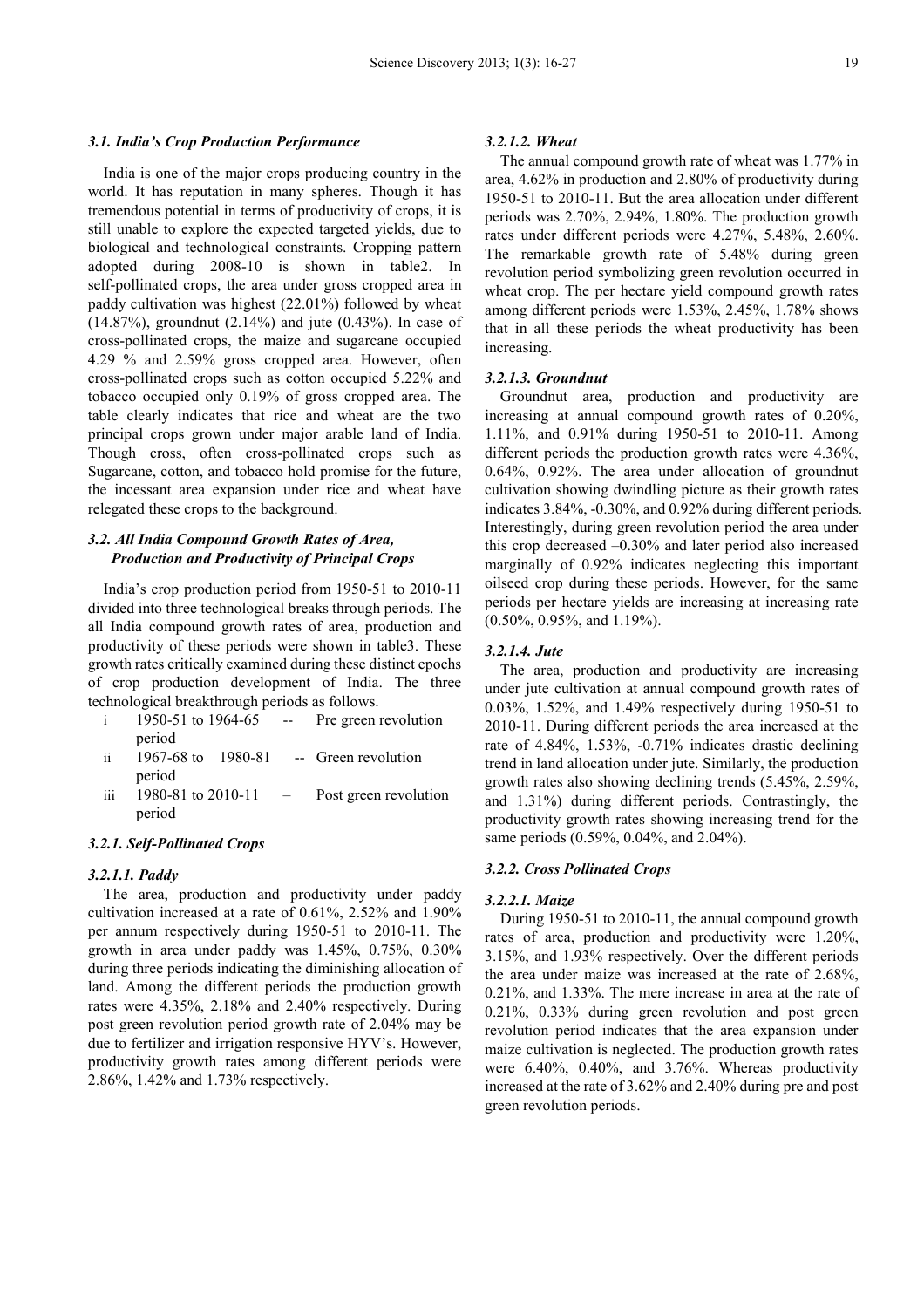| Crop                                   |              | 1950-51 to 2010-11 |      |              | 1950-51<br>to 1964-65 | Pre green revolution period |              | <b>Green revolution period</b><br>1967-68<br>to 1980-81 |      |              | 1980-81<br>to 2010-11 | Post green revolution period |
|----------------------------------------|--------------|--------------------|------|--------------|-----------------------|-----------------------------|--------------|---------------------------------------------------------|------|--------------|-----------------------|------------------------------|
|                                        | $\mathbf{A}$ | $\mathbf{P}$       | Y    | $\mathbf{A}$ | $\mathbf{P}$          | Y                           | $\mathbf{A}$ | $\mathbf{P}$                                            | Y    | $\mathbf{A}$ | P                     | Y                            |
| Self-pollinated crop                   |              |                    |      |              |                       |                             |              |                                                         |      |              |                       |                              |
| Paddy                                  | 0.61         | 2.52               | 1.90 | 1.45         | 4.35                  | 2.86                        | 0.75         | 2.18                                                    | 1.42 | 0.30         | 2.04                  | 1.73                         |
| Wheat                                  | 1.77         | 4.62               | 2.80 | 2.70         | 4.27                  | 1.53                        | 2.95         | 5.48                                                    | 2.45 | 0.80         | 2.60                  | 1.78                         |
| Groundnut                              | 0.20         | 1.11               | 0.91 | 3.84         | 4.36                  | 0.50                        | $-0.30$      | 0.64                                                    | 0.95 | $-0.92$      | 0.27                  | 1.19                         |
| Jute                                   | 0.03         | 1.52               | 1.49 | 4.84         | 5.45                  | 0.59                        | 1.53         | 2.59                                                    | 1.04 | $-0.71$      | 1.31                  | 2.04                         |
| Cross pollinated crop                  |              |                    |      |              |                       |                             |              |                                                         |      |              |                       |                              |
| Maize                                  | 1.20         | 3.15               | 1.93 | 2.68         | 6.40                  | 3.62                        | 0.21         | 0.40                                                    | 0.19 | 1.33         | 3.76                  | 2.40                         |
| Sugarcane                              | 1.69         | 3.04               | 1.33 | 3.19         | 6.36                  | 3.07                        | 1.65         | 2.64                                                    | 0.98 | 1.68         | 2.27                  | 0.59                         |
| <b>Often cross pollinated</b><br>crops |              |                    |      |              |                       |                             |              |                                                         |      |              |                       |                              |
| Cotton                                 | 0.43         | 2.94               | 2.51 | 1.85         | 4.28                  | 2.38                        | 0.08         | 2.62                                                    | 2.54 | 1.12         | 4.46                  | 3.31                         |
| Tobacco                                | 0.01         | 1.49               | 1.47 | 1.75         | 3.07                  | 1.32                        | $-0.08$      | 2.19                                                    | 2.30 | $-0.40$      | 0.62                  | 0.97                         |

*Table 3. India compound growth rate of Area, Production and Yield of Principal crops* 

Source: Agricultural statistics at a glance, 2012,  $A = Area$ ;  $P = Production$ ;  $Y = Yield$ ;

#### *3.2.2.2. Sugarcane*

The area, production and productivity under sugarcane increasing at annual compound growth rate of 1.69%, 3.04%, and 1.33% respectively during 1950-51 to 2010-11. Under different periods the area growth rates were 3.19%, 1.65% and 1.68% respectively. The production is increasing under different periods at the rate of 6.36%, 2.64%, 2.27% per annum indicates impressive performance. The productivity of sugarcane during three periods increased at increasing rate.

## *3.2.3. Often -Cross Pollinated Crops*

#### *3.2.3.1. Cotton*

During 1950-51 to 2010-11, the area, production and productivity under cotton increased at the rate of 0.43%, 3.94%, and 2.51% per annum. During different periods the area increased at the rate of 0.85%, 0.08%, 1.12% per annum indicates diminishing area allocation. The production of cotton during different periods is quiet impressive and growth rates were observed at the rate of 4.28%, 2.62%, and 4.46% per annum. The productivity of cotton under different periods was 2.38%, 2.54% and 3.31% indicates productivity is increasing at increasing rate.

## *3.2.3.2. Tobacco*

The trends in area, production and productivity under tobacco observed at the rate of 0.01%, 1.49%, and 1.47% per annum during 1950-51 to 2010-11. Over the periods the area increased 1.75% during peregrine revolution period and negative growth of –0.08%, –0.40% during green revolution and post green revolution period. This may be due to Government policy restriction on allocation of area under tobacco. The production growth rates during different periods were 3.07%, 2.19% and 0.62% indicates declining trend. The productivity growth rates during different periods were 1.32%, 2.30%, and 0.97%.

## *3.3. Trends in Area and Productivity of Self, Often and Cross Pollinated Crops*

Trends in area and productivity of self-pollinated crops (Paddy, Wheat, Groundnut and Jute), cross pollinated crops (Maize and Sugarcane) and often cross-pollinated crops (Cotton and Tobacco) in India from the period of 1950-51 to 2010-11 have been depicted in the Figure 1, Figure 2 and Figure3 respectively. This whole period (1950-51 to 2010-11) describes the trends in area and productivity performance of self, cross and often cross-pollinated crops during pre-green revolution, green revolution and post green revolutions periods. The self -pollinated crops like paddy, wheat and groundnut crops area as well as productivity trends had been increasing over the years especially during the green revolution. Whereas more increasing trends were observed in the cross pollinated crops like maize and sugarcane compare to self and often cross pollinated crops. While in the case of often cross pollinated crops like cotton and tobacco have reported negative trend in area and positive trend in productivity with some extent of fluctuations.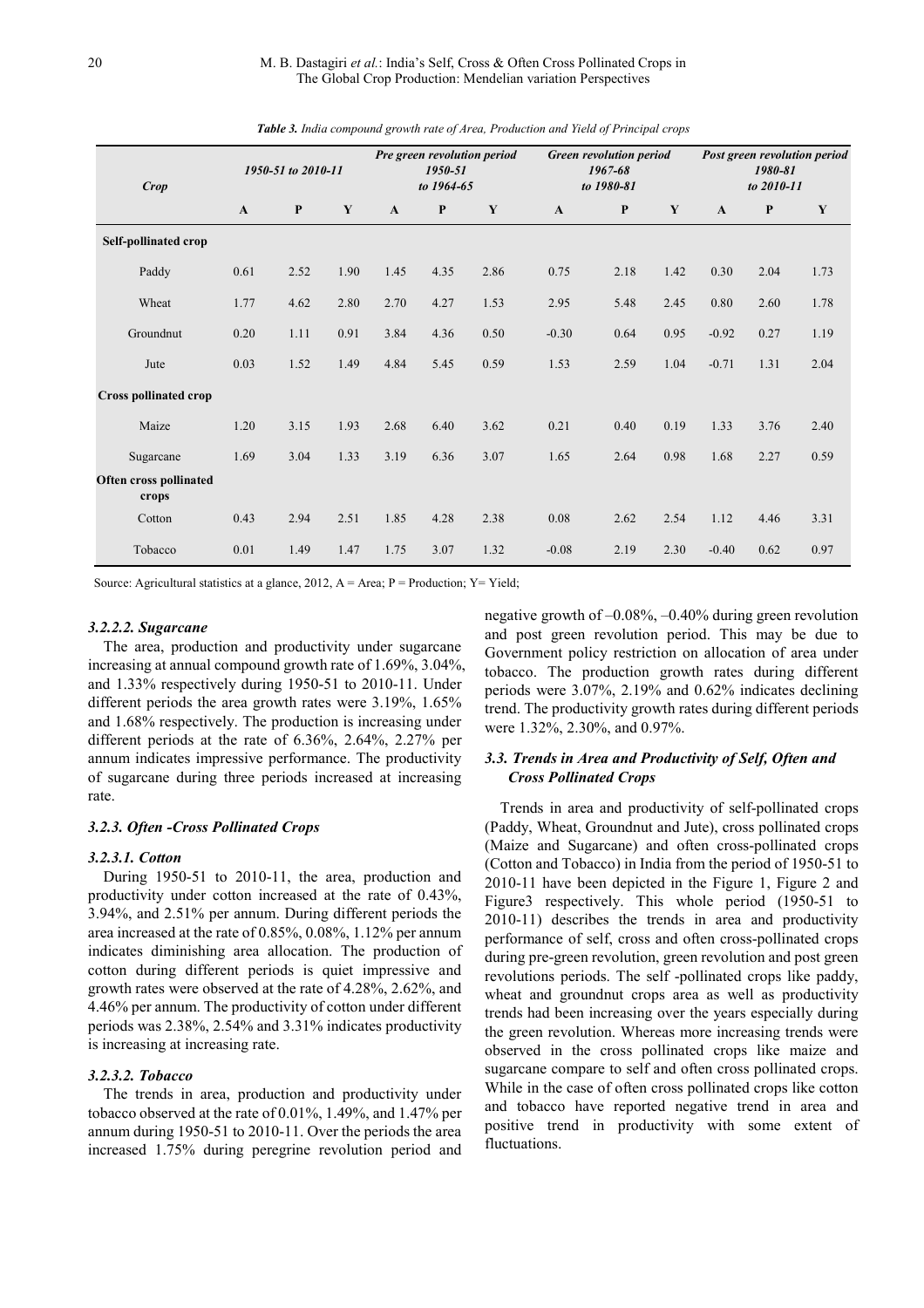

*Fig 2. Trends of area and productivity of Cross pollinated crop in India* 



*Fig 3. Trends of area and productivity of Often Cross- pollinated crop in India*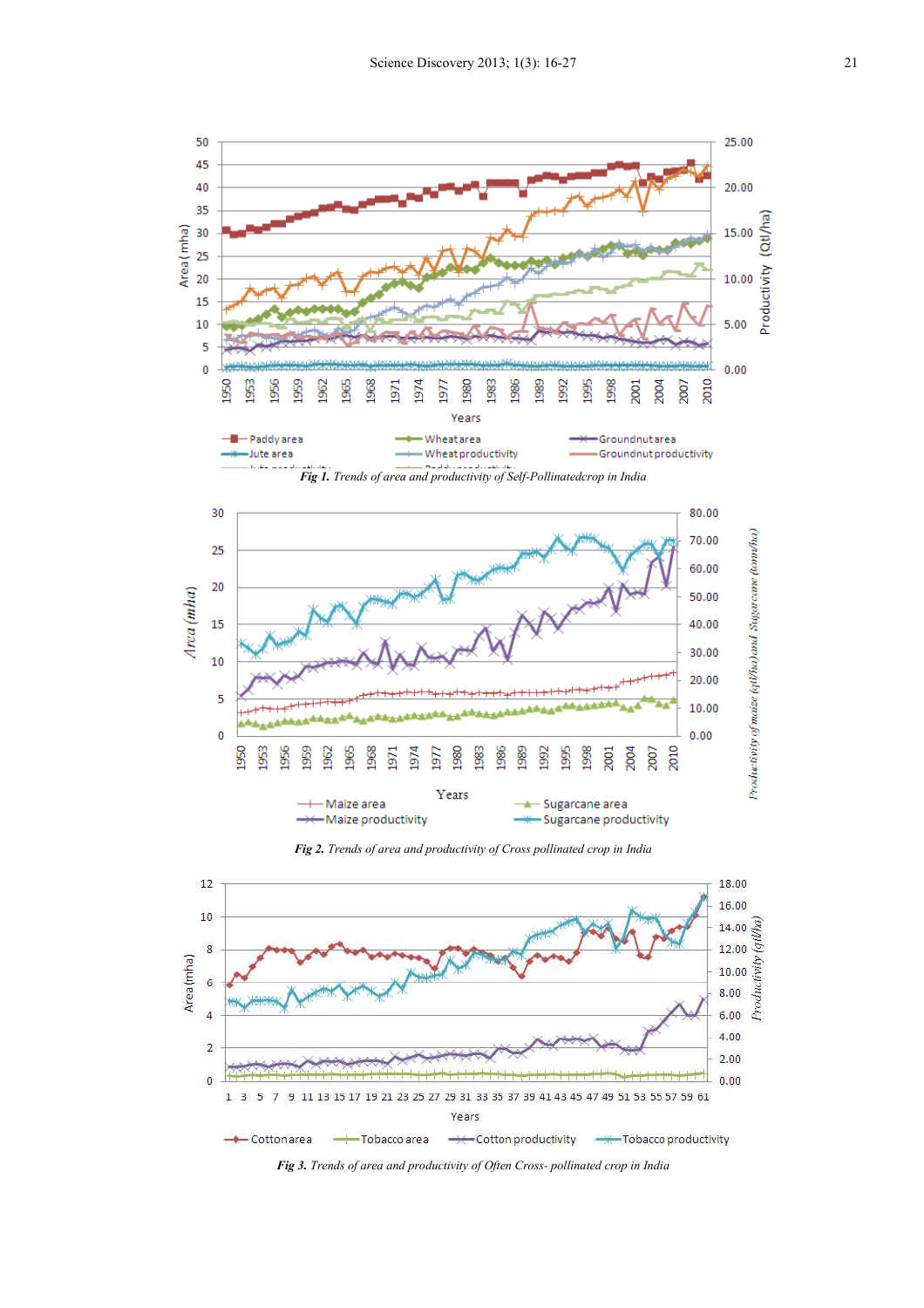# *3.4. India and Top Producing Countries: Production Performance*

Production of major crops of India and top producing countries and their percentage shares in the world crop production are shown in tables 4-6. The triennium average (2009-12) world paddy production is 703 million tones, wheat 681.41 Mt, groundnut 39 million tons, jute 2.91 Mt, maize 851.48 Mt, sugarcane 1725.30 Mt, cotton 23.57 Mt and 7.19 Mt for tobacco. All these values are well the average yields of highest producing countries of many developing countries.

## *3.4.1. Self- Pollinated Crops*

## *3.4.1.1. Paddy*

India ranked second in the world paddy production by producing 145.11 Mt (20.64%). China topped in rice production in the world by recording 198.85 Mt (28.29%). However, Indonesia took third position. The percentage of production gap between India and top producing country like china is about 7.64%.

## *3.4.1.2. Wheat*

Similarly, in wheat production also India stands second in the world by producing 82.79 Mt (12.15%). China topped in wheat production by producing 115 Mt, which constitutes 17.01% of world wheat production. The comparative statistics shows that India lag behind China in this regard by about 4.86%.

## *3.4.1.3. Groundnut*

China ranked first in the world groundnut production by producing 15.53 Mt (39.83%) followed by India, which produced6.88 Mt (17.64%). Nigeria stood third in position by accounting 3.25 Mt (8.33%) of groundnut production. India is trailing behind China in this regard about 22.20%.

## *3.4.1.4. Jute*

India ranked first in world jute production with remarkable production of 1.69 Mt (59.90%) followed by Bangladesh, which recorded 1.12 Mt. (38.58%). However, China ranked third in jute production by producing 0.04 Mt (1.45%). The percentage production difference between India and Bangladesh/China is quite high indicating India's supremacy over other countries.

## *3.4.2. Cross-Pollinated Crops*

## *3.4.2.1. Maize*

India ranked sixth in world maize production by producing 20.01 Mt (2.35%). U.S.A. topped in world maize production by accounting 320.88 Mt (37.68%) followed by China 178.18 Mt (20.93%) and Brazil 53.91 Mt. (6.33%). India lags behind USA to a great extent (35.34%) in production. This may be due to less area under cultivation or production/ technological constraints. Scientists need to concentrate on this crop because substantial scope in production improvement.

|            | Triennium average 2009-12         |                                            |        | % difference between India and           |
|------------|-----------------------------------|--------------------------------------------|--------|------------------------------------------|
| Country    | <b>Production (million tones)</b> | % share of the country<br>would production | Rank   | the top producing countries in<br>yields |
| Paddy      |                                   |                                            |        |                                          |
| World      | 702.99                            |                                            |        |                                          |
| India      | 145.11                            | 20.64                                      | Second |                                          |
| China      | 198.85                            | 28.29                                      | First  | 7.64                                     |
| Indonesia  | 65.54                             | 9.32                                       | Third  |                                          |
| Wheat      |                                   |                                            |        |                                          |
| World      | 681.41                            |                                            |        |                                          |
| India      | 82.79                             | 12.15                                      | Second |                                          |
| China      | 115.90                            | 17.01                                      | First  | 4.86                                     |
| <b>USA</b> | 58.28                             | 8.55                                       | Third  |                                          |
| Groundnut  |                                   |                                            |        |                                          |
| World      | 38.99                             |                                            |        |                                          |
| India      | 6.88                              | 17.64                                      | Second |                                          |
| China      | 15.53                             | 39.83                                      | First  | 22.20                                    |
| Nigeria    | 3.25                              | 8.33                                       | Third  |                                          |
| Jute       |                                   |                                            |        |                                          |
| World      | 2.91                              |                                            |        |                                          |
| India      | 1.69                              | 57.90                                      | First  |                                          |
| Bangladesh | 1.12                              | 38.58                                      | Second | --                                       |
| China      | 0.04                              | 1.45                                       | Third  |                                          |

*Table 4. Self-pollinated crops production and % share of major producing countries of the would* 

Source: FAO production year book, 2012

## *3.4.2.2. Sugarcane*

Sugarcane production in India is recorded at 306.57 Mt, which constitute 17.77% of world sugarcane production.

Brazil topped in world sugarcane production by producing 214.36 Mt (41.40%). However, China stood in third position by sharing 6.62% of world sugarcane production.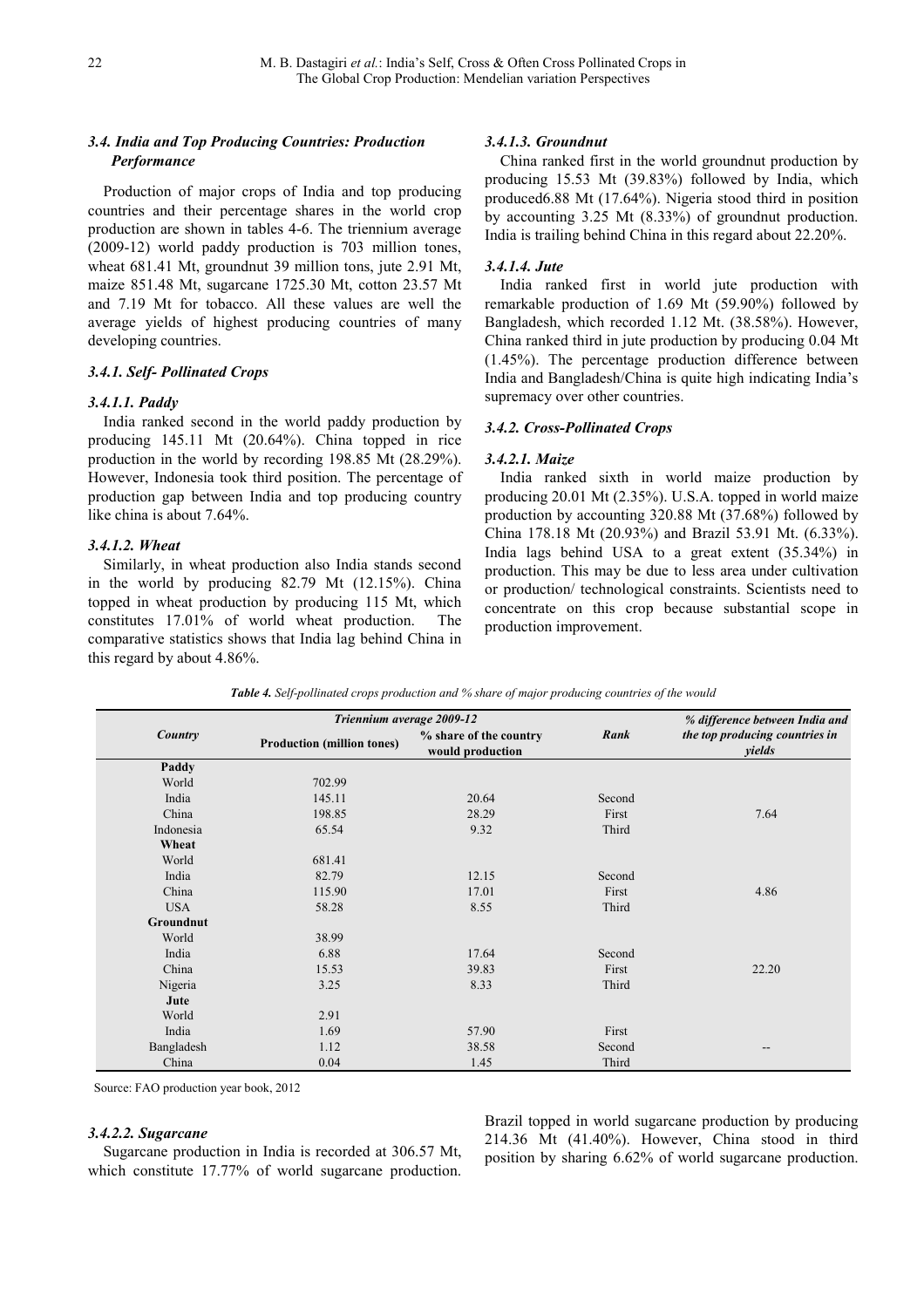India trailing lagging behind Brazil by 6.62 percent in the sugarcane production.

#### *3.4.3. Often-Cross Pollinated Crops*

## *3.4.3.1. Cotton*

Historically, cotton is an important crop in India. India ranked second in world cotton production by producing 5.25 Mt. (22.27%). China topped in world cotton production by recording 6.31 Mt. (26.71%). However, USA stood in third with production of 3.34 Mt (14.15%). Though India is famous for cotton production since ancient times the production difference between China and India is about 4.50%.

## *3.4.3.2. Tobacco*

Similarly, in tobacco production also India ranked third in the world by producing 0.79 Mt which accounts 11.03%. China topped in world tobacco production by producing 3.08 Mt. (42.81%) tobacco. However, U.S.A. stood second with record production of 0.87 Mt. (12.07%). The production difference between first and third position countries is about 31.78% of production.

From the above scenario, We can infer that India need to keep attention on maize production and China on sugarcane production. In general, china and India occupied first or second ranks in most of the crop production due to more area under cultivation. However, India is unable to explore yield potential of cross and often cross-pollinated crops except in sugarcane where substantial production is possible.

| <b>Table 5</b> Cross-pollinated crops production and % share of major producing countries of the world |
|--------------------------------------------------------------------------------------------------------|
|--------------------------------------------------------------------------------------------------------|

|               | Triennium average 2009-12         |                                            |        | % difference between India and<br>the top producing countries in<br>yields |  |
|---------------|-----------------------------------|--------------------------------------------|--------|----------------------------------------------------------------------------|--|
| Country       | <b>Production (million tones)</b> | % share of the country<br>would production | Rank   |                                                                            |  |
| <b>Maize</b>  |                                   |                                            |        |                                                                            |  |
| World         | 851.48                            |                                            |        |                                                                            |  |
| India         | 20.01                             | 2.35                                       |        | 35.34                                                                      |  |
| <b>UAS</b>    | 320.88                            | 37.68                                      | First  |                                                                            |  |
| China         | 178.18                            | 20.93                                      | Second |                                                                            |  |
| <b>Brazil</b> | 53.91                             | 6.33                                       | Third  |                                                                            |  |
| Sugarcane     |                                   |                                            |        |                                                                            |  |
| World         | 1725.30                           |                                            |        |                                                                            |  |
| India         | 306.57                            | 17.77                                      | Second | 23.64                                                                      |  |
| <b>Brazil</b> | 714.36                            | 41.40                                      | First  |                                                                            |  |
| China         | 114.29                            | 6.62                                       | Third  |                                                                            |  |

Source: FAO production year book, 2012

*Table 6. often cross-pollinated crops production and % share of major producing countries of the world* 

|                |                                      | Triennium average 2009-12                  |        | % difference between India and           |
|----------------|--------------------------------------|--------------------------------------------|--------|------------------------------------------|
| Country        | <b>Production</b><br>(million tones) | % share of the country<br>would production | Rank   | the top producing countries in<br>yields |
| <b>Cotton</b>  |                                      |                                            |        |                                          |
| World          | 23.57                                |                                            |        |                                          |
| India          | 5.25                                 | 22.27                                      | Second | 4.50                                     |
| China          | 6.31                                 | 26.77                                      | First  |                                          |
| <b>USA</b>     | 3.34                                 | 14.15                                      | Third  |                                          |
| <b>Tobacco</b> |                                      |                                            |        |                                          |
| World          | 7.19                                 |                                            |        |                                          |
| India          | 0.79                                 | 11.03                                      | Third  | 31.78                                    |
| China          | 3.08                                 | 42.81                                      | First  |                                          |
| <b>Brazil</b>  | 0.87                                 | 12.07                                      | Second |                                          |

Source: FAO production year book, 2012

## *3.5. Area & Yield per Hectare Status of Principal Crops in the World*

The area, per hectare yield, rank with respect to yield and yield difference between India and top producing countries in respective crops are shown in Tables 7 to 9. In 2011-12 - World per hectare yield was 4.40 tones/ha in paddy, wheat 3.11 t/ha, ground nut 1.68 t/ha, jute 2.19 t/ha, maize 5.18 t/ha, sugarcane 70.54 t/ha, cotton 743kg lint/ha and 1.78 t/ha tobacco. All these values are well above the per hectare yields of highest producing developing countries and yet are far below theoretical yields. Scope for yield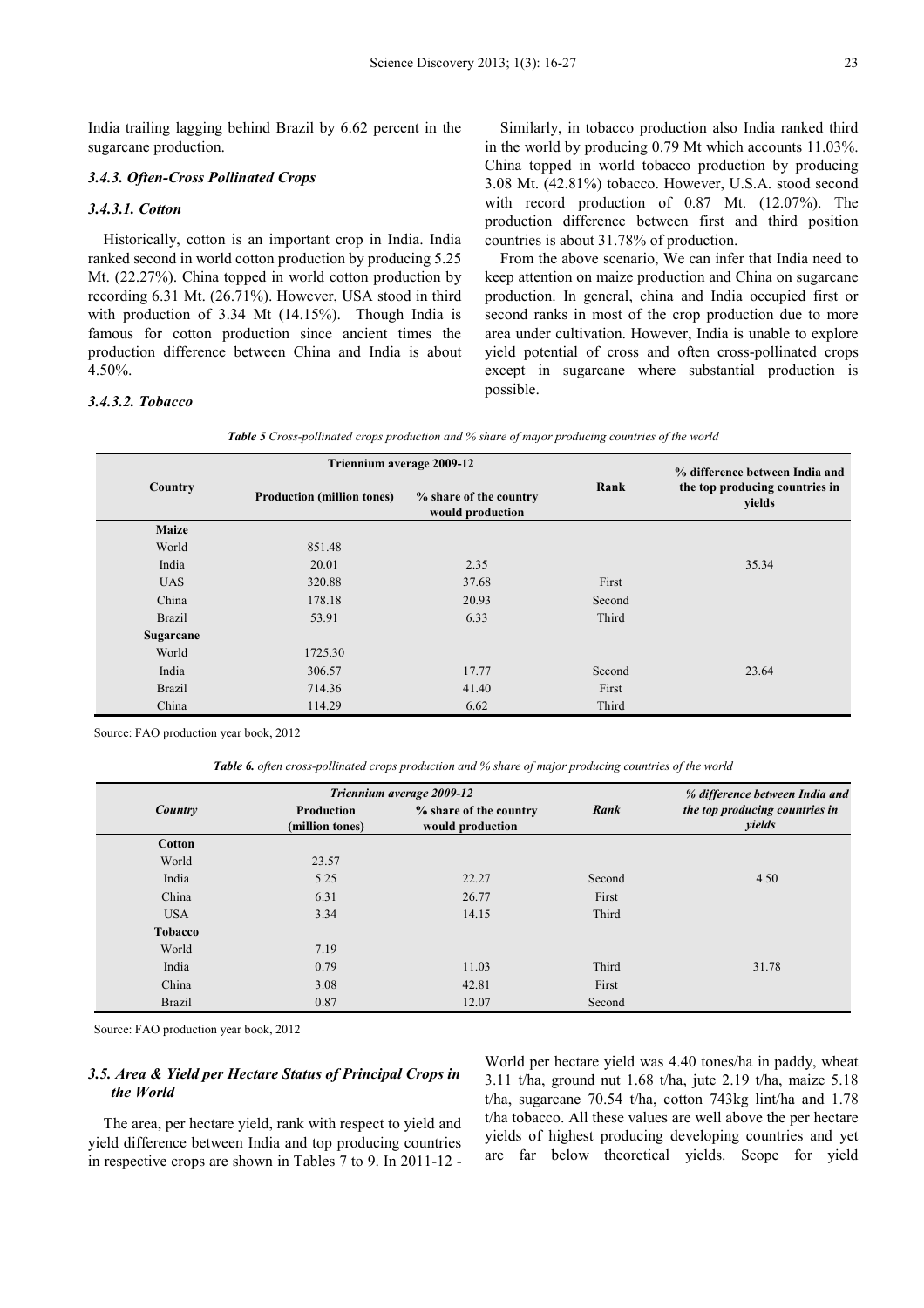improvement in most of these crops exists in many developing countries.

## *3.5.1. Self-Pollinated Crops*

## *3.5.1.1. Paddy*

India ranked forty-seventh in world rice productivity by producing 3.53t/ha. Egypt stood first by producing 9.56 t/ha followed by Australia (9.54 t/ha) and Turkey (9.05t/ha). In production, China and India ranked first and second respectively because area under rice is substantially high in these countries. India is allocating substantially 26.86 % (44.10 million hectares) area under rice and producing 20.64 % production. Whereas, the countries like, Egypt, Australia and Turkey are allocating marginal land for rice production even though these are better position in productivity. The productivity difference between India and top producing country like Egypt is remarkably high about 6.03 t/ha. India can explore the productivity difference by producing high yielding fertilizer and irrigation responsive varieties or by producing better ide types and genotypes.

*Table 7. Self-pollinated crop Area, yield per hectare of principal crops in major producing countries of the world – 2011-12* 

|             | Area          | Yield    | <b>Rank with respect to</b> | Yield difference between India |
|-------------|---------------|----------|-----------------------------|--------------------------------|
| Country     | (million ha)  | tones/ha | yield                       | and top producing country      |
| Paddy       |               |          |                             |                                |
| World       | 164.12        | 4.40     |                             |                                |
| India       | 44.10 (26.86) | 3.53     | Fifty-seven                 | 6.03                           |
| Egypt       | 0.59(0.36)    | 9.56     | First                       |                                |
| Australia   | 0.08(0.04)    | 9.54     | Second                      |                                |
| Turkey      | 0.10(0.06)    | 9.05     | Third                       |                                |
| Wheat       |               |          |                             |                                |
| World       | 220.39        | 3.11     |                             |                                |
| India       | 29.05 (13.19) | 2.99     | Fifty-four                  | 6.87                           |
| Ireland     | 0.09(0.04)    | 9.86     | First                       |                                |
| Belgium     | 0.20(0.09)    | 8.40     | Second                      |                                |
| Netherlands | 0.15(0.07)    | 7.78     | Third                       |                                |
| Groundnut   |               |          |                             |                                |
| World       | 21.77         | 1.68     |                             |                                |
| India       | 4.19 (19.24)  | 1.65     | Thirty-five                 | 11.40                          |
| Cyprus      | 0.00002       | 13.05    | First                       |                                |
| Israel      | 0.002(0.008)  | 7.22     | Second                      |                                |
| Nicaragua   | 0.04(0.18)    | 4.58     | Third                       |                                |
| Jute        |               |          |                             |                                |
| World       | 1.37          | 2.19     |                             |                                |
| India       | 0.61          | 2.00     | Sixth                       | 8.55                           |
| Uzbekistan  | 0.001         | 10.55    | First                       |                                |
| Bhutan      | 0.0001        | 3.97     | Second                      |                                |
| Viet Nam    | 0.004         | 3.50     | Third                       |                                |

Source: FAO production year book, 2012

## *3.5.1.2. Wheat*

India ranked forty-four in world wheat productivity by recording 2.99 t/ha. Ireland topped in wheat productivity by producing 9.86 t/ha. However, by producing 8.40 t/ha and 7.78 t/ha Belgium and Netherlands occupies second and third position respectively. The productivity difference between India and first producing country is around 6.87 t/ha. India need to increase the differential productivity by producing input responsive H.Y.V's and better genotypes. India is allocating highest area about 29.01 million hectares (13.19%) area under wheat in the world. The top three

producing countries are allocating less land under wheat cultivation but recorded more productivity.

#### *3.5.1.3. Groundnut*

By producing 1.65 t/ha, India ranked thirty-five in groundnut productivity in the world. Cyprus ranked first by producing 13.05 t/ha followed by Israel (7.22 t/ha) and Nicaragua (4.58 t/ha). India is allocating 4.19 m.ha (19.24%) land under groundnut whereas the counties like Cyprus, Israel and Nicaragua are allocating less land under groundnut cultivation but recorded more productivity. This indicates these countries are using land judiciously and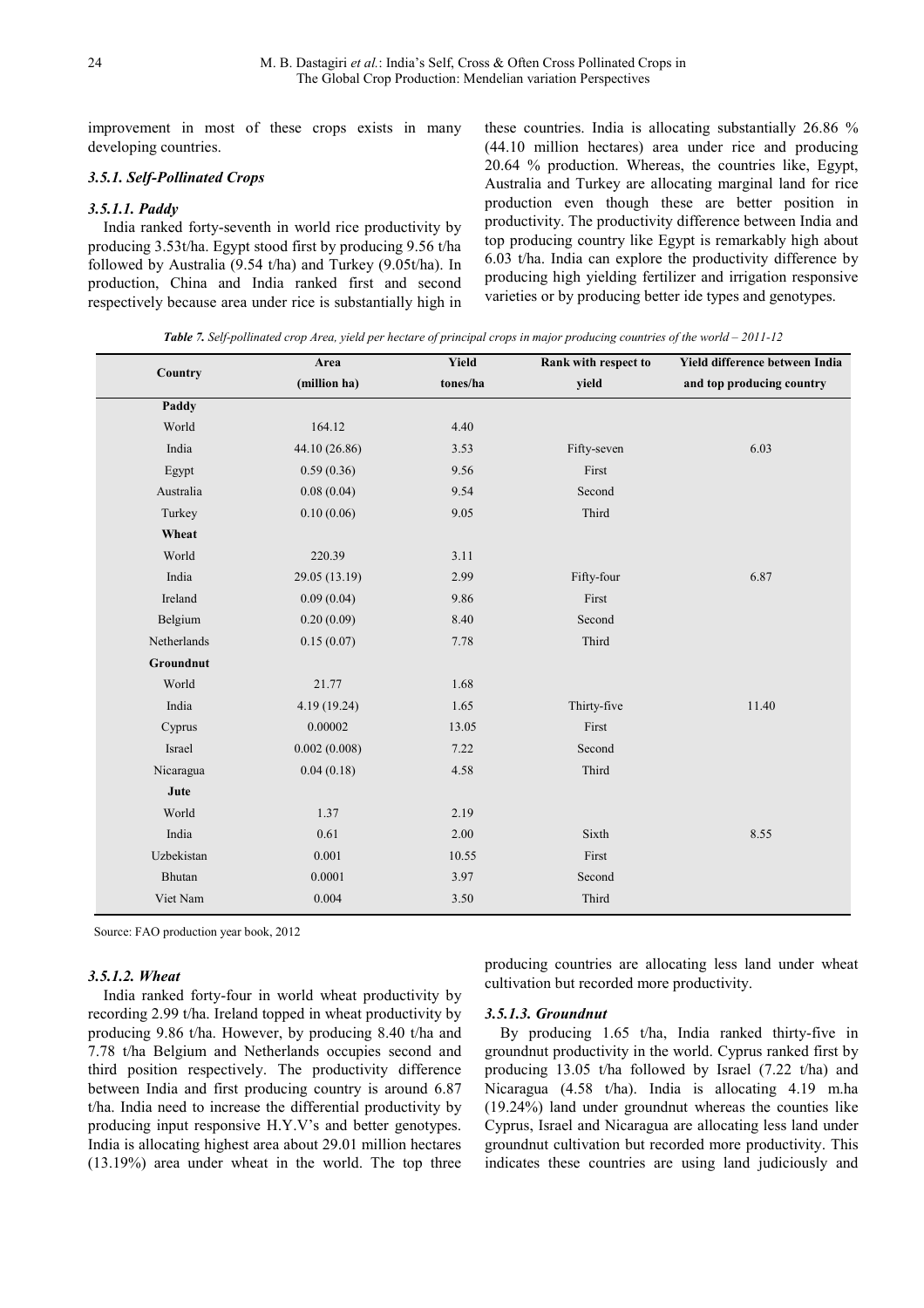producing better. The productivity difference between India and Cyprus is about 11.40 tons per ha.

## *3.5.2. Cross Pollinated Crops*

## *3.5.2.1. Maize*

India ranked Eighty-one in maize productivity by recording yield of 2.97 t/ha. Israel ranked first by producing 33.82 t/ha followed by Jordan (20.68 t/ha) and Kuwait (20.17 t/ha). USA is allocating the lion share of 33.98 m.ha (19.94 %) of land under maize cultivation followed by China (33.56%) and Brazil (7.75 %). The per hectare yield

difference between India and Israel is remarkably high about 30.85 t/ha.

#### *3.5.2.2. Sugarcane*

By recording yield of 69.25 t/ha, India ranked thirty-six positions in sugarcane productivity. Ethiopia ranked first by producing 126.93 t/ha followed by Peru (123.46 t/ha), and Colombia (119.62 t/ha). India is allocating 4.94 m.ha (19.43%) of land under sugarcane production. The highest land allocating country is Brazil (37.74%). per hectare yield gap between India and Egypt is 57.48 t/ha.

*Table 8. Cross pollinated crop Area, yield per hectare of principal crops in major producing countries of the world – 2011-12*

| Country      | Area<br>(million ha) | Yield<br>tones/ha | <b>Rank with</b><br>respect to yield | Yield difference between<br>India and top producing<br>country |
|--------------|----------------------|-------------------|--------------------------------------|----------------------------------------------------------------|
| <b>Maize</b> |                      |                   |                                      |                                                                |
| World        | 170.40               | 5.18              |                                      |                                                                |
| India        | 7.27                 | 2.97              | Eighty-one                           | 30.85                                                          |
| Israel       | 0.003                | 33.82             | First                                |                                                                |
| Jordan       | 0.001                | 20.68             | Second                               |                                                                |
| Kuwait       | 0.001                | 20.17             | Third                                |                                                                |
| Sugarcane    |                      |                   |                                      |                                                                |
| World        | 25.43                | 70.54             |                                      |                                                                |
| India        | 4.94                 | 69.25             | Thirty-six                           | 57.68                                                          |
| Ethiopia     | 0.02                 | 126.93            | First                                |                                                                |
| Peru         | 0.08                 | 123.46            | Second                               |                                                                |
| Colombia     | 0.19                 | 119.62            | Third                                |                                                                |

Source: FAO production year book, 2012

## *3.5.3. Often-Cross Pollinated Crops*

## *3.5.3.1. Cotton*

India ranked sixteenth in cotton productivity by producing 501Kg lint/ha. Australia occupied first position by recording 1909Kg lint/ha, followed by Israel (1676 Kg lint/ha), Brazil (1334 Kg lint/ha). India is allocating 9.5 m.ha areas under cotton whereas the countries like Australia, Israel, Brazil are allocated less land under cotton cultivation even though they were found to be better in yield. The productivity difference between India and Australia is about 1175 Kg lint/ha.

#### *3.5.3.2. Tobacco*

By producing yield of 1.89 t/ha, India ranked forty-eight in tobacco productivity. United Arab Emirates (UAE) recorded top in tobacco productivity by producing 21.30 t/ha followed by Peru 14.21 t/ha and Oman (4.88 t/ha). India is allocating 0.53 m.ha area for tobacco cultivation. Top producing countries are allocating less land under tobacco cultivation. Yield gap between India and UAE is about 19.41t/ha. Though India is allocating sizeable land under self-pollinated crops like rice (26.86%), wheat (13.19%) and groundnut (19.14%) and Jute (45.20 %) but its productivity rank in the world is forty-seven, forty-four and thirty-five and sixth respectively. The productivity differences between India and top producing countries are in rice 6.03 tones, wheat 6.87 tones, groundnut 11.40 tones and Jute 8.55 tones indicates that India need to explore comparative yield advantage in these crops.

In case of cross-pollinated crops like maize and sugarcane, India is allocating 4.26%, 19.45% land respectively. But their productivity ranks were Eighty-one and thirty-six respectively. The productivity differences between India and top producing countries are in maize 30.85 t/ha and in sugarcane 57.68t/ha. Whereas for often cross-pollinated crops like cotton and tobacco India is allocating land of 26.65%, 12.54% respectively and ranked sixteenth and forty-eight respectively. The productivity differences between India and top producing countries are in cotton 1175 Kg lint/ha and in tobacco 19.41 t/ha respectively.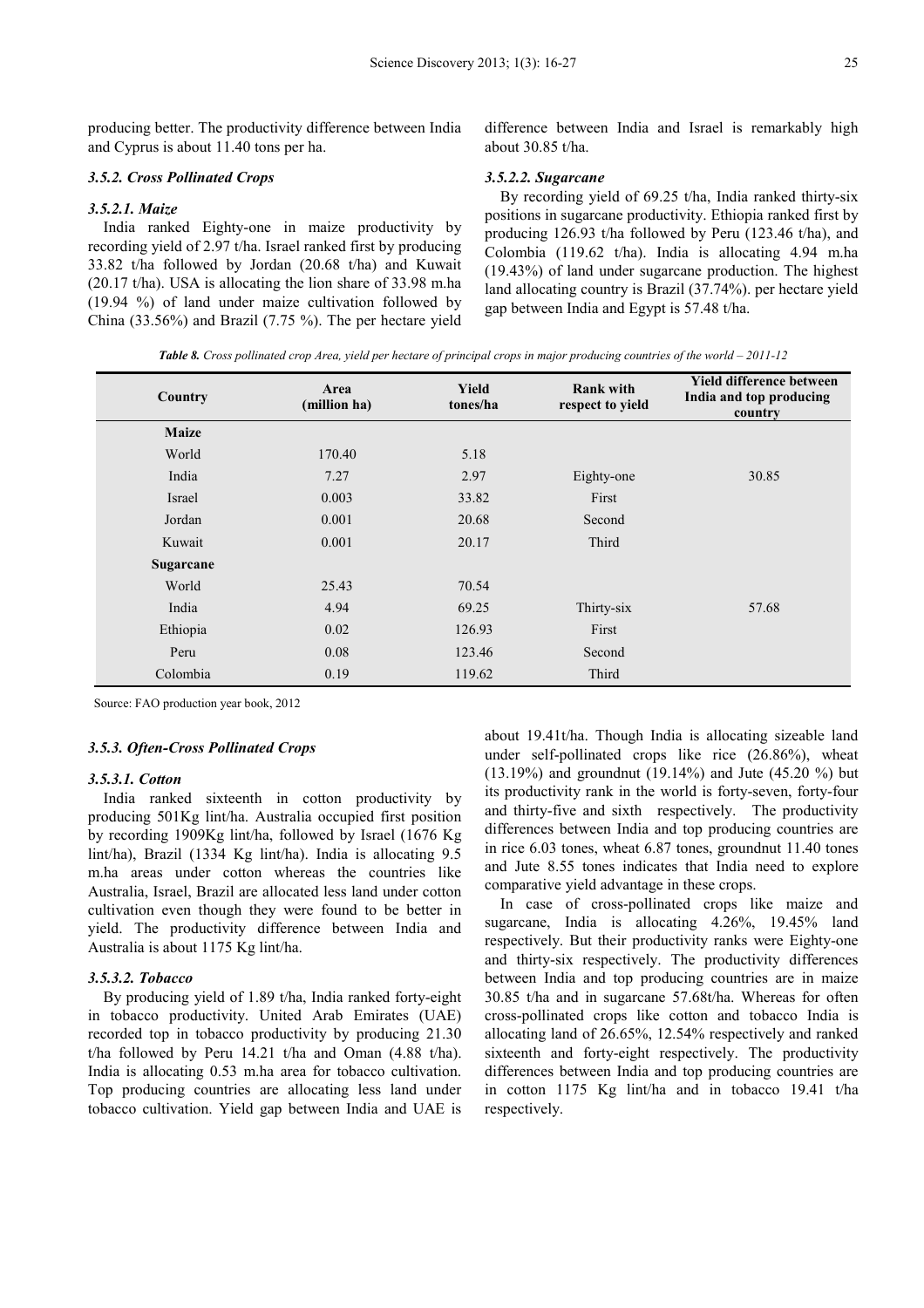*Table 9. often cross -pollinated crop Area, yield per hectare of principal crops in major producing countries of the world – 2011-12*

| Country              | Area<br>(million ha) | <b>Yield</b>     | Rank with respect to<br>yield | Yield difference between India<br>and top producing country |
|----------------------|----------------------|------------------|-------------------------------|-------------------------------------------------------------|
| <b>Cotton</b>        |                      | (Kg lint per ha) |                               |                                                             |
| World                | 34.11                | 743              |                               |                                                             |
| India                | 9.15                 | 501              | Sixteen                       |                                                             |
| Australia            | 0.14                 | 1909             | First                         |                                                             |
| Israel               | 0.013                | 1676             | Second                        | 1175                                                        |
| <b>Brazil</b>        | 1.07                 | 1334             | Third                         |                                                             |
| Tobacco              |                      | (tones/ha)       |                               |                                                             |
| World                | 4.25                 | 1.78             |                               |                                                             |
| India                | 0.53                 | 1.89             | Forty-eight                   |                                                             |
| United Arab Emirates | 0.00004              | 21.30            | First                         | 19.41                                                       |
| Peru                 | 0.001                | 14.21            | Second                        |                                                             |
| Oman                 | 0.0002               | 4.88             | Third                         |                                                             |

Source: FAO production year book, 2012

# **4. Conclusions**

Crop production performance needs to be evaluated based on Mendelian variation. Rice and Wheat are the two principal crops grown under major arable land of India. Though cross and often cross pollinated crops such as maize, sugarcane, cotton, and tobacco are the promising crops of the future, the area under these crops is not expanding because farmers are giving more importance to food grains crops like rice and wheat.

Crop production under different technological breakthrough periods namely; pre green revolution, green revolution and post green revolution periods reveals that during green revolution period higher paddy production growth of 2.18% is impressive may be due to higher yield obtained because of fertilizer and irrigation responsive of HYV's. The remarkable wheat growth rate of 5.48% during green revolution period symbolizing green revolution occurred in wheat crop. During different periods the wheat productivity increased at the rate of 1.53%, 2.45%, 1.78% indicates technological breakthrough happened in wheat production in India. Interestingly, during green revolution period the area under groundnut is decreased at the rate of –0.30% per annum and later period also decreased marginally -0.92% indicates neglecting this important oilseed crop during these periods. The mere increase in area of 0.21%, 1.33% under maize during green revolution and post green revolution period indicates the area expansion under maize is neglected during these periods. During different periods the cotton productivity increased at the

rate of 2.38%, 2.54% and 3.31% indicates technological breakthrough happened in cotton production in India. The declining allocation of area under tobacco cultivation may be due to government restriction.

The triennium averages (2009-12) world production of paddy (702.99 Mt), wheat (681.41 Mt), groundnut (38.99 Mt), jute (2.91 Mt), maize (851.48 Mt), sugarcane (1725.30 Mt), cotton (23.57 Mt) and tobacco (7.19 Mt) are well above the average yields of highest producing countries of many developing countries.

The India and top countries crops producing scenario of self-pollinated crops reveals; china ranked first and India is second in the world in rice, wheat and groundnut production. The production gap between India and china in rice is about 7.64%, in wheat and groundnut is about 4.86% and 522.20% respectively. However, India ranked top in jute production. In case of cross-pollinated crops; U.S.A. ranked first in the world maize production with record production of 320.88 Mt. (37.68%). India trails behind U.S.A a greater extent (35.34%) of maize production. Whereas in case of sugarcane production, Brazil ranked first in the world by producing 714.36 mt (41.40%). India lags behind Brazil in sugarcane production. Whereas in often-cross pollinated crops; China ranked first in the world in both cotton and tobacco production by recording 6.31 Mt. (26.77%) of cotton and 3.08 Mt. (42.81%) tobacco. The production difference between china and India is substantial about 4.50% in cotton and 31.78% in tobacco.

The world per hectare yield of crops in 2011-12 shows that– in self-pollinated crops; paddy per hectare yield is 4.40 tones/ha, wheat 3.11 t/ha, and groundnut 1.68 t/ha and